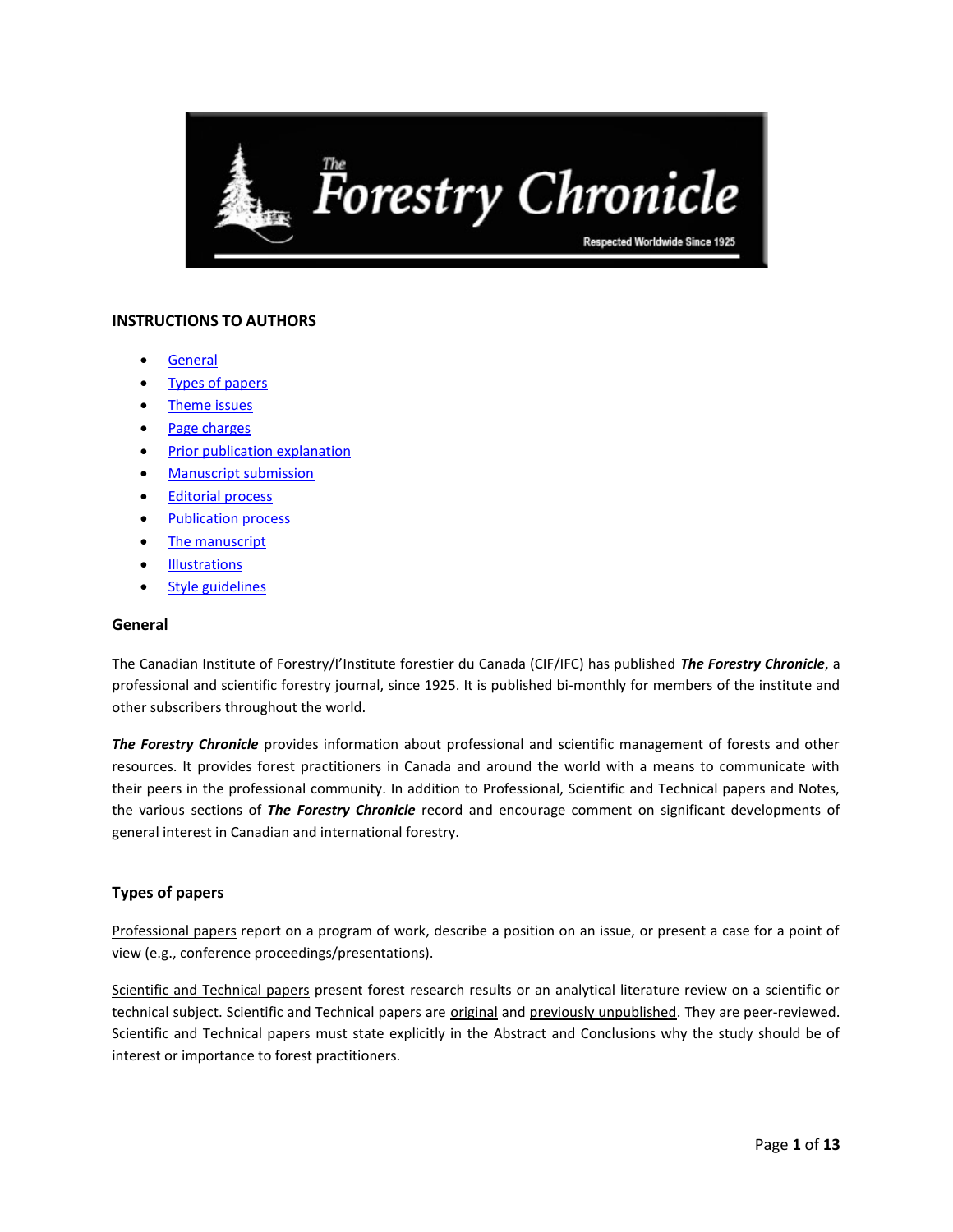Notes are short communications that report important findings, usually a completed project of smaller scope. Notes are not used for preliminary publications or as progress reports.

# <span id="page-1-0"></span>**Theme issues**

Anyone can submit a proposal for a theme issue to *The Forestry Chronicle* by contacting the Editor at [forestrychronicle@cif-ifc.org.](mailto:forestrychronicle@cif-ifc.org) A separate set of guidelines for theme issues is available at [http://www.cif](http://www.cif-ifc.org/wp-content/uploads/2014/05/1._Theme_Issue_Guidelines.pdf)ifc.org/wp-content/uploads/2014/05/1. Theme Issue Guidelines.pdf.

# <span id="page-1-1"></span>**Page charges**

The Canadian Institute of Forestry is a non-profit organization, and *The Forestry Chronicle* is a self-financing journal whose only funding is through advertising, page charges, reprints and subscriptions. There is a charge of \$100.00 per printed page. Authors will be advised of additional charges for colour.

# <span id="page-1-2"></span>**Prior publication explanation**

*The Forestry Chronicle* has a policy not to publish Professional, Scientific and Technical papers or Notes that have been published previously, so as to maintain single copyright of the material. *The Forestry Chronicle* considers an article ineligible for publication if most of the content of the paper:

- has been published in a journal or book chapter,
- is under consideration for publication in another journal or book chapter,
- has been or will be published in a conference proceedings,
- has been or will be published in a government publication with substantial circulation, or
- has been or will be posted on the internet accessible to all viewers\*

Abstracts or extended abstracts related to conferences do not constitute prior publication.

\* Manuscripts drawn from undergraduate or graduate research theses and dissertations are a special case, as many are now posted online following completion. As submitted to fulfill university degree requirements, completed theses and dissertations are generally considered to be unpublished works. *The Forestry Chronicle* is pleased to consider manuscripts derived from theses and dissertations.

### <span id="page-1-3"></span>**Manuscript submission**

Professional, Scientific and Technical papers and Notes should be submitted by the following link:

### <https://mc06.manuscriptcentral.com/tfc>

Authors are responsible for the quality of language. Manuscripts that are not written in comprehensible, grammatically correct English or French will be rejected. Authors whose native language is not English or French are encouraged to have manuscripts edited by a native English or French speaker or a commercial editing service before submission. The Editors reserve the right to reject poorly written manuscripts even in their technical or scientific content is suitable for publication.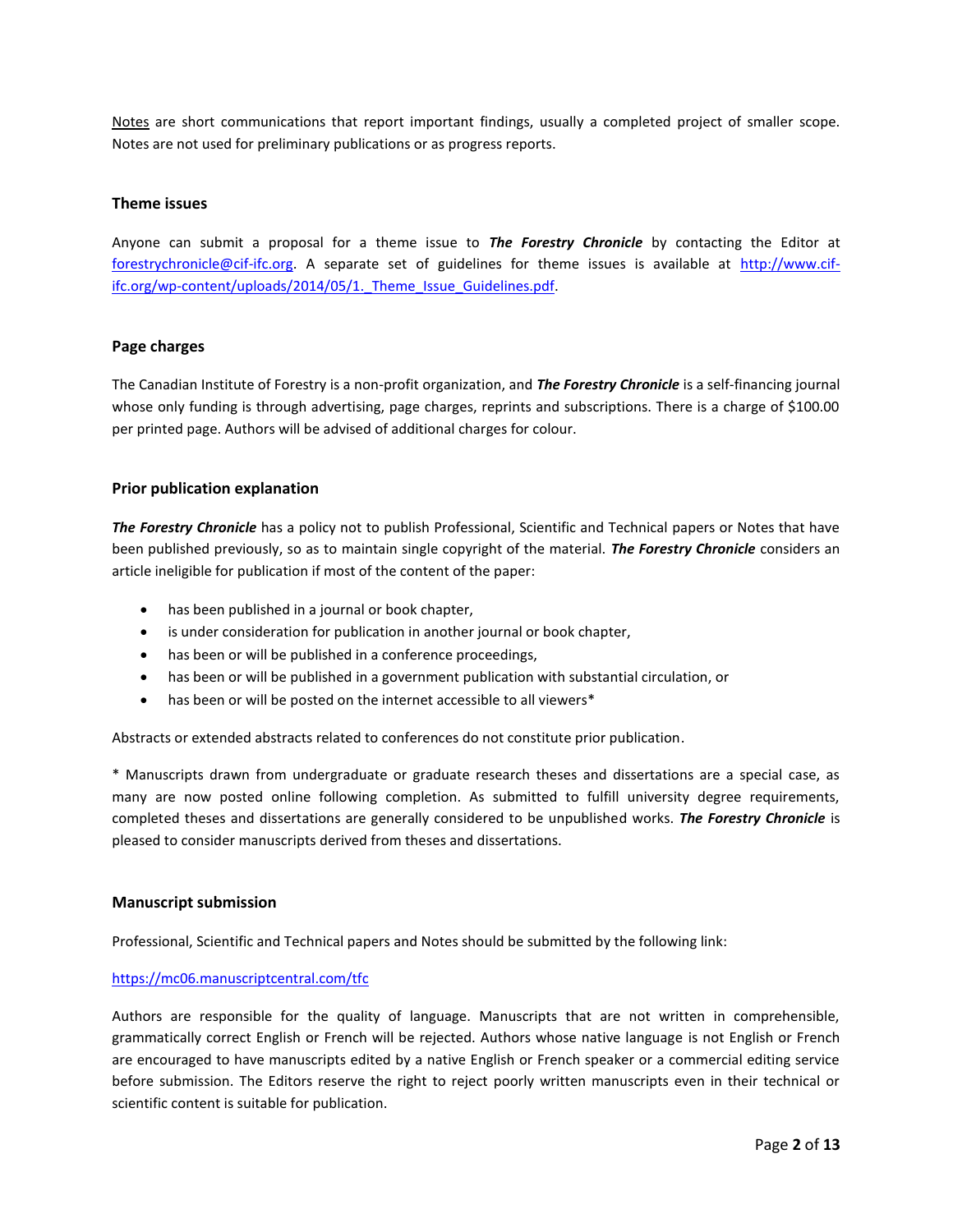A covering letter should accompany a PDF version of the manuscript, LaTeX format is not acceptable. "Authorization to Publish" forms signed by all authors must also be submitted (see also **Publication process** section, [Authorization to Publish\)](#page-4-0).

The cover letter must:

- warrant that the manuscript represents original work that is not being considered for publication, in whole or in part, in another journal, book, conference proceedings, or government publication with a substantial circulation,
- warrant that all previously published work cited in the manuscript has been fully acknowledged (see Publication process section, Permission [to reproduce copyright material\)](#page-4-1),
- include an explanation of any real or perceived conflicts of interest (see **Publication process** section, [Conflict of interest and disclosure\)](#page-4-2),
- include the previous manuscript number if a resubmission.

The Associate Editors may not necessarily contact the suggested reviewers.

For accepted manuscripts, the corresponding author will be contacted by the Editor to advise him or her of acceptance, and to ask for the final accepted manuscript in Word for Windows. All figures and supplementary data are sent as separate files. When revisions are made to a manuscript, the track changes feature of the software must not be used. The changes should be made directly in the manuscript and listed in a separate letter.

A head-and-shoulders digital photograph is requested of each author unless there are more than four authors of a paper. Photographs, including the head-and-shoulders photographs are submitted as electronic images only. They should be at least 300 dpi when printed 4.1 cm x 4.8 cm (1.625" wide x 1.875" high). Once the manuscript is accepted, to ensure the highest possible quality reproduction and printing of figures, authors must:

- submit graphics files separately from the manuscript;
- ensure that graphics files are high resolution; and
- ensure that graphics files are the most recent, correct versions of the files.

The quality of the graphics printed in *The Forestry Chronicle* depends upon the quality of the graphics provided. See the **Illustrations** section.

All tables and equations are required to be in a workable format that can be physically manipulated. Equations should be represented in true editable format, preferably using a math editor, or they may be typed into the text. Tables and equations must not be submitted in .GIF, .JPG, or other picture formats (neither within the manuscript nor as separate files). An Excel spreadsheet format is not acceptable. Each table should appear on a separate sheet and should be numbered in Arabic numerals. Only the first word of the title should be capitalized, and similarly only the first word of table headings should be capitalized. Only horizontal rules are used; see *The Forestry Chronicle* for examples. Tables will appear as one column (8.6 cm; 3.375"), page width (16.8 cm; 6.625") or for large tables sideways on the page (24.4 cm; 9.625").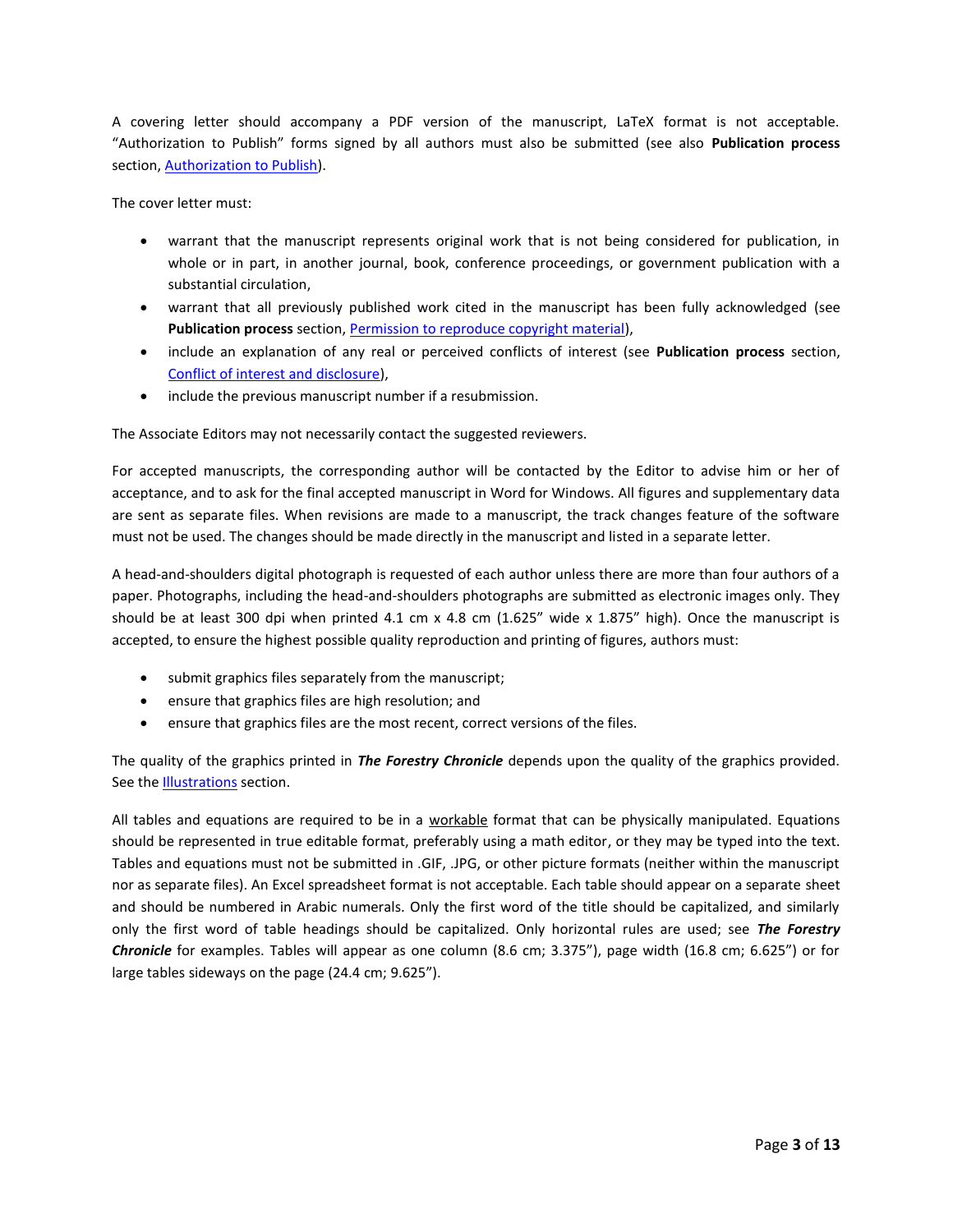# <span id="page-3-0"></span>**Editorial process**

Receipt of each manuscript is acknowledged to all authors as soon as the Editor has conducted an initial evaluation. The manuscript is checked for conformity to these **Instructions to Authors**. Failure to meet the criteria outlined may result in return of the manuscript for correction before evaluation.

It is the policy of *The Forestry Chronicle* to correspond only with the designated corresponding author. The Editor regards a submitted manuscript as a confidential document and seeks to ensure that the authors retain control of the reports obtained during the evaluation process. The review process is expected to be completed within six weeks, but unpredictable events may cause delays.

If revisions are required, authors are allowed up to 21 days for minor revisions or no more than 42 days for major revisions. If authors are unable to meet these deadlines for justifiable reasons, then they should contact the Editor to request an extension; otherwise their manuscripts will be treated as new submissions and may be subject to further review.

Authors should attempt to address all objections raised by reviewers, especially where clarification is sought. Authors of papers required to do further experimental work or major rewriting will be asked to revise and resubmit the paper, which will be sent for further review. Authors resubmitting a manuscript must follow the same procedure for submitting a new manuscript, but in their cover letter they must indicate the manuscript number assigned to the previous submission and address the major concerns of the reviewers and Associate Editor. The resubmitted manuscript will be evaluated by the Associate Editor, who will recommend the extent of further review necessary.

### <span id="page-3-1"></span>**Publication process**

The Editor checks all accepted manuscripts for conformation to the **Instructions to Authors** and to ensure that all necessary paperwork is present. Any areas identified as problematic will be addressed by the Editor in consultation with the corresponding author. Once the Editor has resolved any problems with the manuscript and the original signed [Authorization to Publish](http://www.cif-ifc.org/wp-content/uploads/2014/05/2._Authorization_to_Publish.pdf) forms have been received from all authors, the manuscript is forwarded to the Production Manager. The papers are prepared for publication ensuring that the final printed work is consistent in form and style.

### **Galley proofs**

A PDF proof of the paper and a reprint order form are sent via e-mail to the corresponding author. Proofs must be checked carefully, as they will not be proofread by *The Forestry Chronicle* personnel. An annotated PDF or a list of corrections (in Word or in the e-mail body text) must be returned within five days of receipt to the Production Manager. The proof stage is not the time to make extensive corrections, additions, or deletions. If the cost of changes introduced at the proof stage is deemed to be excessive, they will be charged to the author. The author should pay special attention to tables, figures, equations and references, and is responsible for ensuring that they are correct. The author should respond on the proof to questions or remarks of the Editors, which will generally concern material missing from references, clarification of text or complex typesetting.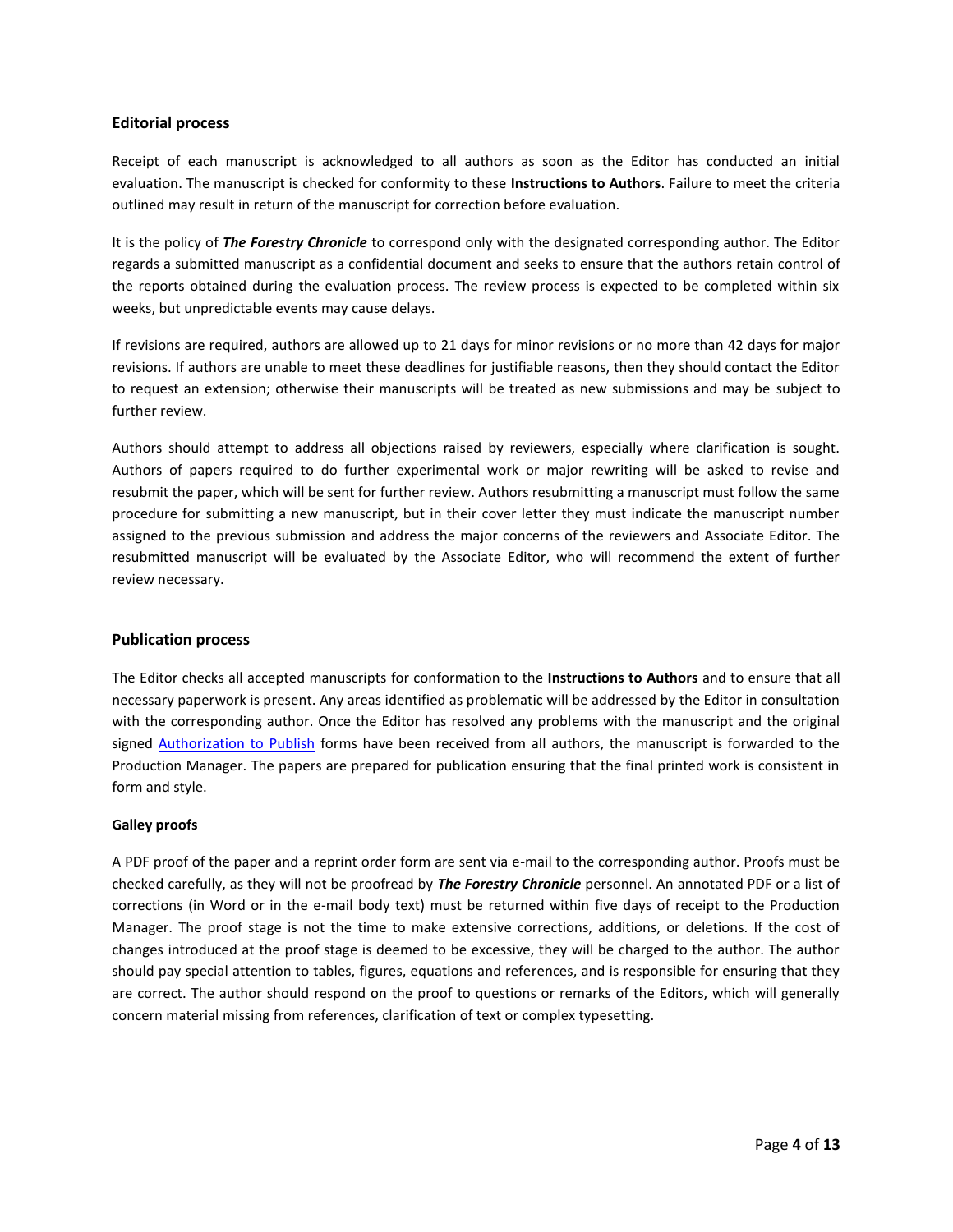### **Reprints and e-prints**

*The Forestry Chronicle* does not provide free reprints. If reprints are desired, they are available at the following costs:

| Number of pages | 50 copies (minimum) | First 100 copies | Each additional 100 copies |
|-----------------|---------------------|------------------|----------------------------|
| $1 - 4$         | \$126.00            | \$210.00         | \$48.00                    |
| 5-8             | \$186.00            | \$310.00         | \$63.00                    |
| $9 - 12$        | \$252.00            | \$420.00         | \$85.00                    |
| $13 - 16$       | \$505.00            | \$505.00         | \$105.00                   |

High Resolution PDF of article - \$126.00

A PDF of the paper is available for an additional \$100 on any reprint order. Contact [admin@cif-ifc.org](mailto:admin@cif-ifc.org) to order reprints.

# <span id="page-4-1"></span>**Permission to reproduce copyright material**

Whenever a manuscript contains material (e.g., tables, figures, charts) that has been previously published and, hence, is protected by copyright, it is the obligation of the author to secure written permission from the holder of the copyright to reproduce the material for both the print and electronic formats. Proof of permission must accompany the submitted manuscript. A form to request permission to reproduce tables and figures is available at: http://www.cif-ifc.org/wp-content/uploads/2014/05/3. Request for permission to reproduce tables or figures.pdf.

## <span id="page-4-0"></span>**Authorization to publish**

All authors are required to complete an authorization form licensing rights to the Canadian Institute of Forestry. Most authors will sign the [Authorization to Publish](http://www.cif-ifc.org/wp-content/uploads/2014/05/2._Authorization_to_Publish.pdf) form, which grants certain rights to the CIF/IFC. Employees of the government in Commonwealth countries (covered by Crown copyright) will sign a [publishing agreement,](http://www.cif-ifc.org/wp-content/uploads/2014/05/4._Publication_Agreement_Manuscript-Crown_Author.pdf) and employees of the US government will sign a form [licensing rights to the Canadian Institute of Forestry.](http://www.cif-ifc.org/wp-content/uploads/2014/05/5._Licence_to_Publish_Manuscript-US-Official.pdf)

### **Permission to reprint material published in** *The Forestry Chronicle*

Requests for permission to republish the paper, in whole or in part, should be addressed to the Executive Director, Canadian Institute of Forestry (phone: (647) 818-4380; fax: (705) 744-1716; email: dcollins@cif-ifc.org).

### <span id="page-4-2"></span>**Conflict of interest and disclosure**

The Editors recognize that authors and peer reviewers may have real or perceived conflicts of interest arising from intellectual, personal, or financial circumstances of their research. Submitted manuscripts should include full disclosure of funding sources for the research and the letter of transmission should include an explanation of any real or perceived conflicts of interest that may arise during the peer review process. Failure to disclose such conflicts may lead to refusal of a submitted manuscript.

### **Photos of people**

If a person pictured in a photo is identifiable, his or her permission is required to publish the photo. The person will be asked to sign a letter or [form](http://www.cif-ifc.org/wp-content/uploads/2014/05/6._Request_for_permission_to_publish_identifying_photo.pdf) allowing CIF/IFC to publish the photo.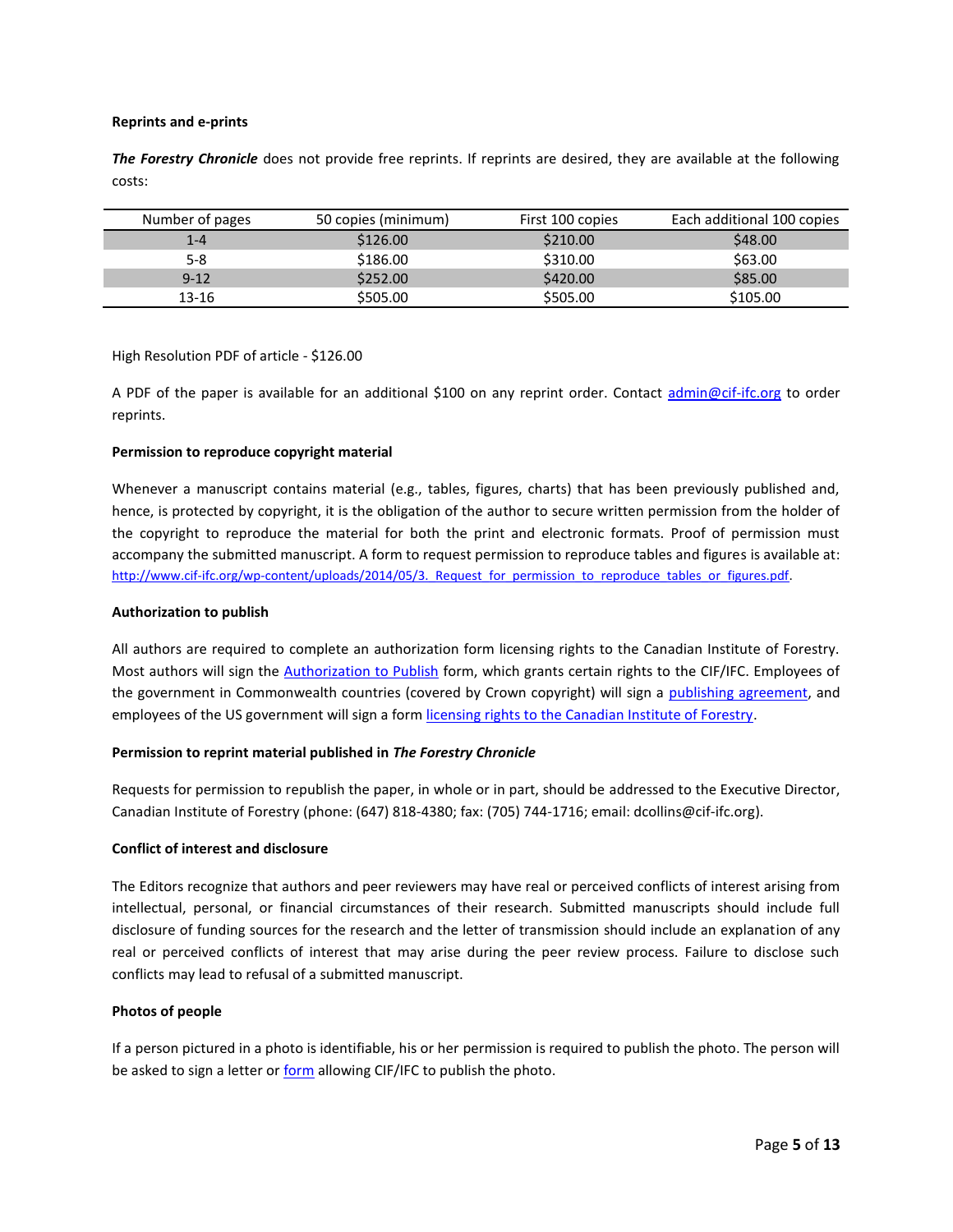# <span id="page-5-0"></span>**The manuscript**

#### **Format and organization of text**

The manuscript must be double-spaced with numbered lines for all part except references, tables, and figure captions. Each page must be numbered, beginning with the title page. For material that is to be set in italics, use an italic font; do not underline. Use capital letters only when the letters or words should appear in capitals.

All manuscripts must contain a title page (p. 1), with an abstract, followed by the body of the paper, plus references, tables, figure captions, and appendices, in that order (see descriptions of particular manuscript parts, below). Tables and captions for illustrations should be on separate pages.

Primary headings indicate the major sections of the paper (e.g. Introduction, Materials and Methods, Results, Discussion, Acknowledgements, References). Secondary headings indicate major divisions within a primary section. Tertiary headings indicate divisions within a secondary heading.

#### Do not double-space after a period.

Be consistent in how paragraphs start and end. Be consistent in formatting primary, secondary, and tertiary headings.

#### **Presenting a manuscript to maximize its online discoverability**

Authors can structure their manuscript to maximize its online discoverability by following a few simple guidelines. Because the Title and Abstract are freely available to all readers and because most search engines give extra weight to keyword phrases in headings and to repeated phrases, wording of the Title and Abstract is especially important to increase the chance a paper will be highlighted. Consider the instructions below when composing the Title and Abstract; include key phrases a reader would likely use when conducting a literature search in the subject area of the paper.

#### **Title**

Titles not only provide information for alerting and information retrieval services, they are also the most heavily weighted element of a paper for online search engines. Therefore, titles should contain important descriptive phrases that relate to the topic, stating information such as the experimental organism used, specific behaviour, modifying agent, and key result or concept. Titles should be brief and clear. The names of organisms should be either in the vernacular or in Latin without their authors.

#### **Title page**

The title page must contain the following:

- (i) The full title of the paper;
- (ii) Authors listed in the order in which they are to appear at the head of the printed article;
- (iii) Affiliation and address (including e-mail address) for each author. This should reflect the affiliation and address at the time of the study. Indicate in a footnote current affiliations and addresses (including e-mail addresses) that differ from those in the by-line;
- (iv) Name, address, telephone number, and e-mail address of the author responsible for correspondence; and
- (v) Abstract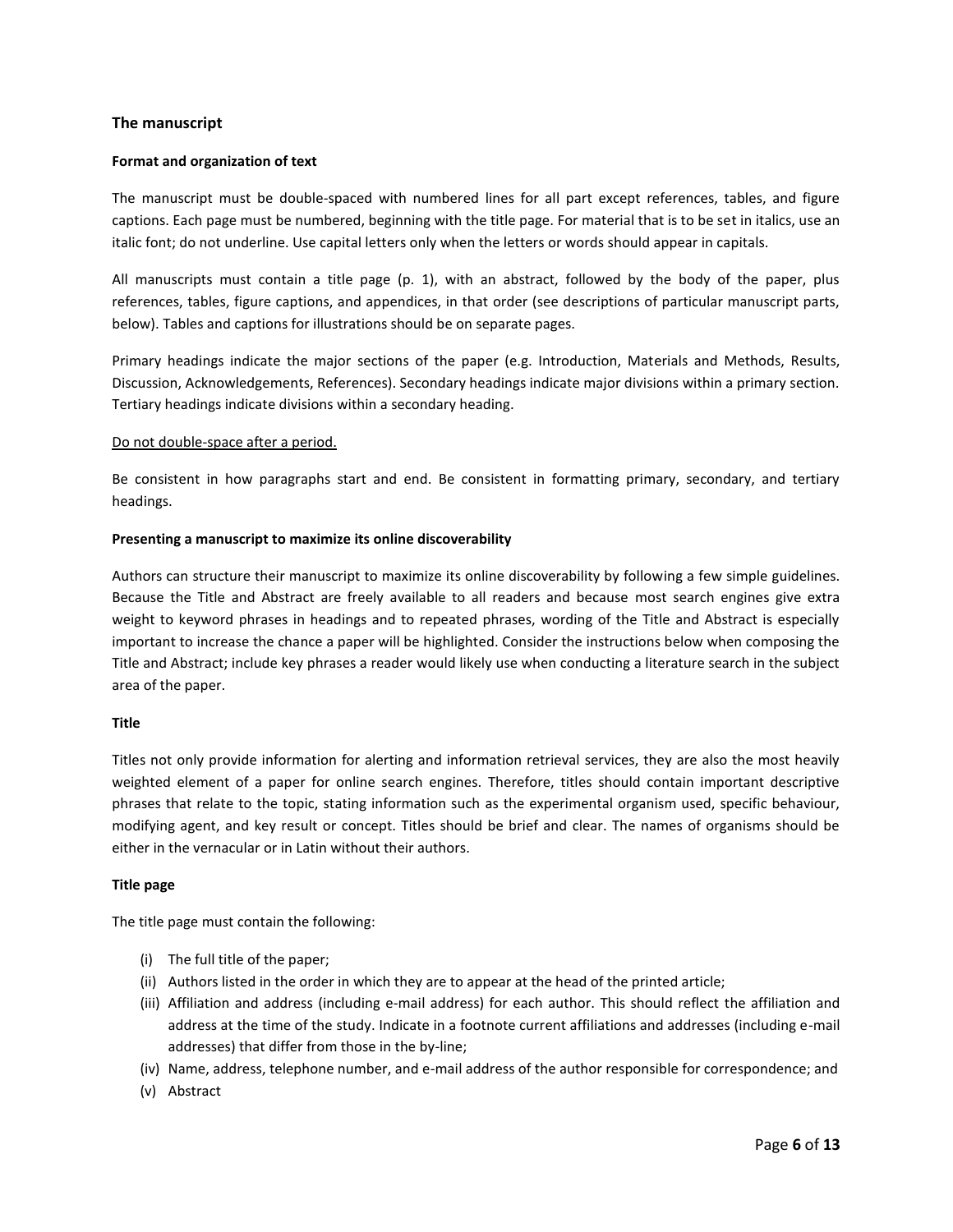## **Abstract**

The abstract should not be more than 200 words and should appear on the title page. Authors able to submit abstracts in both fluent English and French are encouraged to do so. Abstracts and keywords submitted in one language will be translated into the other official language by *The Forestry Chronicle's* translator. References should not be cited in the abstract unless they are absolutely essential, in which case full bibliographic information must be provided.

An abstract should start with the scientific rationale and the main objectives of the study. It should contain three to four descriptive keyword phrases that will draw the reader to the content. Because search engines look for duplication of terms, repeating keyword phrases in the title and abstract increases the chance that a paper will be highlighted during an online search; care should be taken, however, because excessive repetition of a term can cause a search engine to reject a Web page.

For long reviews or discussions an indicative abstract may be used. It is very short, often only a sentence, which expands or clarifies the title.

Keywords, up to 12 words or phrases, are required for all papers, and are instrumental for the online search.

### **Text**

Authors must include uniform resource locators (URLs) and digital object identifiers (DOIs) to enable readers to find material on the Web. URLs and DOIs for references cited are placed after the reference in the reference list; other URLs and DOIs are placed in context in the text.

Footnotes to material in the text should not be used unless they are unavoidable. Their use is encouraged in tables. Where used in the text, footnotes should be cited in the manuscript by superscript Arabic numbers (except in the tables, see below) and should be numbered serially beginning with those that appear on the title page. Each footnote should appear on the manuscript page upon which the reference is made; footnotes should not be included in the list of references.

Equations should be clearly typed; triple-spacing should be used if superscripts and (or) subscripts are involved. Superscripts and subscripts should be legible and carefully placed. Distinguish between lowercase l and the numeral one, and between capital O and the numeral zero. A letter or symbol should represent only one entity and be used consistently throughout the paper. Each variable must be defined in the text or in a list of symbols to appear after the reference list. Variables representing vectors, matrices, vector matrices, and tensors must be clearly identified. Numbers identifying equations must be in square brackets and placed flush with the left margin. In numbering, no distinction is made between mathematical and chemical equations.

# **References**

Authors are requested to cite only the most pertinent literature and to not cite more than one article in support of a single point. The author is responsible for verifying each reference against the original article. Each reference must be cited in the text using the surnames of the authors and the year, for example, (Walpole 1985) or Green and Brown (1990). Depending on the sentence construction, the names may or may not be in parentheses, but the year always is. If there are three or more authors, the citation should give the name of the first author followed by *et al.* (e.g. Green *et al.* 1991). If references occur that are not uniquely identified by the authors' names and year, use a, b, c, etc., after the year, for example, Green 1983a, 1983b; Green and Brown 1988a, 1988b, for text citation and in the reference list.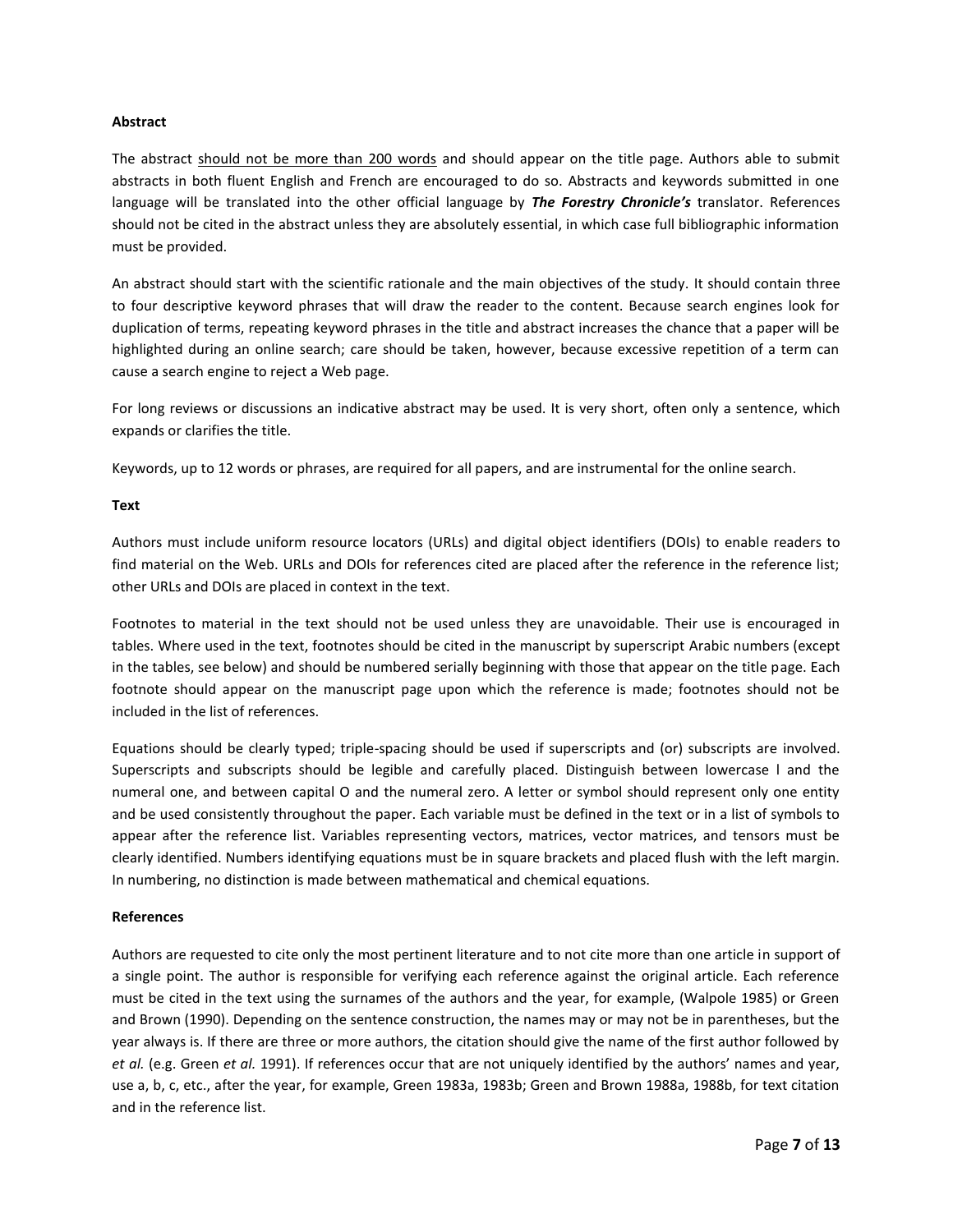Private communications and papers submitted but not yet accepted are not included in the reference list but instead should be included as footnotes or in parentheses in the text, giving all authors names with intitials' for a private communication, affiliation and year of communication should also be given (e.g., J.S. Jones, Database Manager – Inventory Monitoring and Assessment Section, Province X Ministry of Natural Resources, personal communication, April 2010). In the case of a long title and affiliation, this information may be provided in a footnote. If an unpublished book or article has been accepted for publication, include it in the reference list followed by the notation "In press". References to non-refereed documents (e.g., environmental impact statements, contract reports) must include the address where they can be attained.

The reference list should be double-spaced and placed at the end of the text. References with the same first author are listed in the following order: (i) papers with one author only are listed first in chronological order, beginning with the earliest paper; (ii) papers with dual authorship follow and are listed in alphabetical order by the last name of the second author; and (iii) papers with three or more authors appear after the dual-authored papers and are arranged chronologically. Papers with ten or more authors appear as [first author] *et al.*

References should follow the form used in current issues of *The Forestry Chronicle*. The names of serials are abbreviated in the form given in Chemical Abstracts Service Source Index (CASSI[; http://cassi.cas.org/search.jsp\)](http://cassi.cas.org/search.jsp). In doubtful cases, authors should write the name of the serial in full.

*The Forestry Chronicle* encourages the inclusion of issue numbers, which should be placed in parentheses after the volume number. Uniform resource locators (URLs) or digital object identifiers (DOIs) are useful in locating references on the Web, and authors are encouraged to include these; they should be added to the reference in the reference list. Online-only citations are indicated as such by including "[online]" after the title. The following bibliographic citations illustrate the punctuation, style, and abbreviations for references.

### **Examples of references types, including electronic references**

Journal article with DOI:

**Klein, E., E.E. Berg and R. Dial. 2005.** Wetland drying and succession across the Kenai Peninsula Lowlands, southcentral Alaska. Can. J. For. Res. 35(8): 1931-1941. doi:10.1139/X05-129.

Journal article with URL:

**Newbury, M.G. and A.C. Ashworth. 2004.** A fossil record of colonization and response of lacustrine fish populations to climate change. Can. J. Fish. Aquat. Sci. 61(10): 1807-1816. Available from: http://pubs.nrccnrc.gc.ca/cgi-bin/rp/rp2\_abst\_e?cjfas\_f04-113\_61\_ns\_nf [accessed 28 October 2005].

Journal article available online only (with DOI):

**van der Sanden, J.J. and D.H. Hoekman. 2005.** Review of relationships between grey-tone co-occurrence, semivariance, and autocorrelation based image texture analysis approaches [online]. Can J. Remote Sens. 31(3): 207-213. doi:10.1139/rs03-011.

Entire issue of journal:

**Gordon, D.C., Jr. and A.S. Hourston (eds.). 1983.** Proceedings of the Symposium on the Dynamics of Turbid Coastal Environments. Can. J. Fish. Aquat. Sci. 40(Suppl. 1).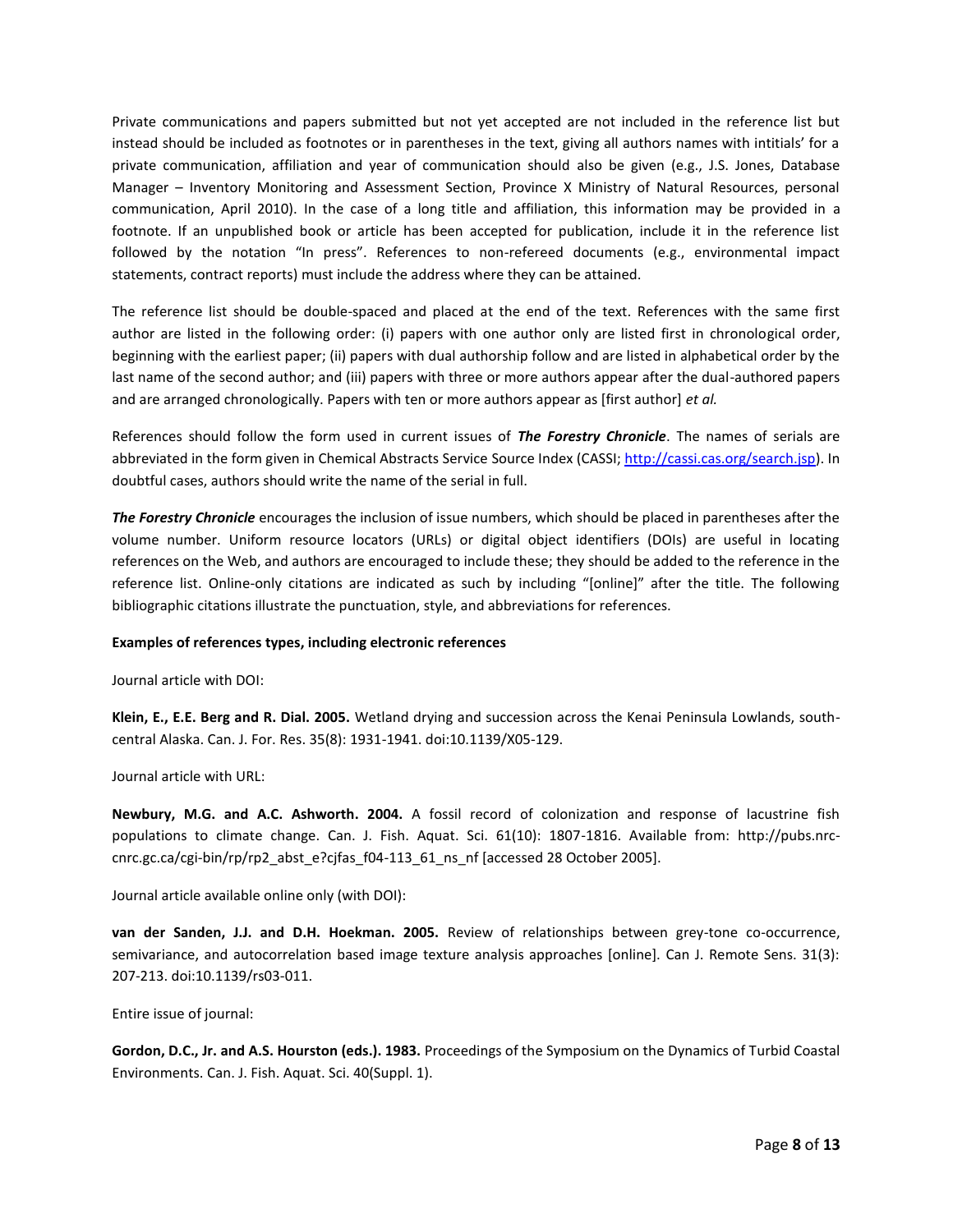Report:

**Campbell, R.W. 1993.** Population of the major North American needle-eating budworms. USDA For. Serv. Res. Pap. PNW-RP-463.

Book:

**Philip, M.S. 1994.** Measuring tree crops. *In* Measuring trees and forests. 2nd ed. pp. 107-150. CAB International, Wallingford, UK.

Book in a series:

**Scott, W.B. and E.J. Crossman. 1973.** Freshwater fishes of Canada. Bull. Fish. Res. Board Can. No. 184.

Part of book:

**Healey, M.C. 1980.** The ecology of juvenile salmon in Georgia Strait, British Columbia. *In* W.J. McNeil and D.C. Himsworth (eds.). Salmonid ecosystems of the North Pacific. pp. 203-229. Oregon State University Press, Corvallis, OR.

Paper in conference proceedings:

**Kline, V.M. and T. McClintock. 1994.** Effect of burning on a dry oak forest infested with woody exotics. *In* R.G. Wickett, P. Dolan Lewis, A. Woodcliffe and P. Pratt. Proceedings of the 13th North American Prairie Conference: Spirit of the Land, Our Prairie Legacy, Windsor, Ontario, 6-9 August 1992. pp. 207-213. Department of Parks and Recreation, Windsor, ON.

Institutional publications and pamphlets

**Dzikowski, P.A., G. Kirby, G. Read and W.G. Richards. 1984.** The climate for agriculture in Atlantic Canada. Available from the Atlantic Advisory Committee on Agrometeorology, Halifax, N.S. Publ. ACA 84-2-500. Agdex No. 070.

Corporate author:

**American Public Health Association, American Water Works Association, and Water Pollution Control Federation. 1975.** Standard methods for the examination of water and wastewater. 14th ed. American Public Health Association, American Water Works Association, and Water Pollution Control Federation, Washington, DC.

Thesis:

**Keller, C.P. 1987.** The role of polysaccharides in acid wall loosening of epidermal tissue from young *Phaseolus vulgaris* L. hypocotyls. M.Sc. thesis, Department of Botany, The University of British Columbia, Vancouver, BC.

Web site citation:

**Quinion, M.B. 1998.** Citing online sources: advice on online citation formats [online]. Available from http://worldwidewords.org/articles/citation.htm [accessed 20 October 2005].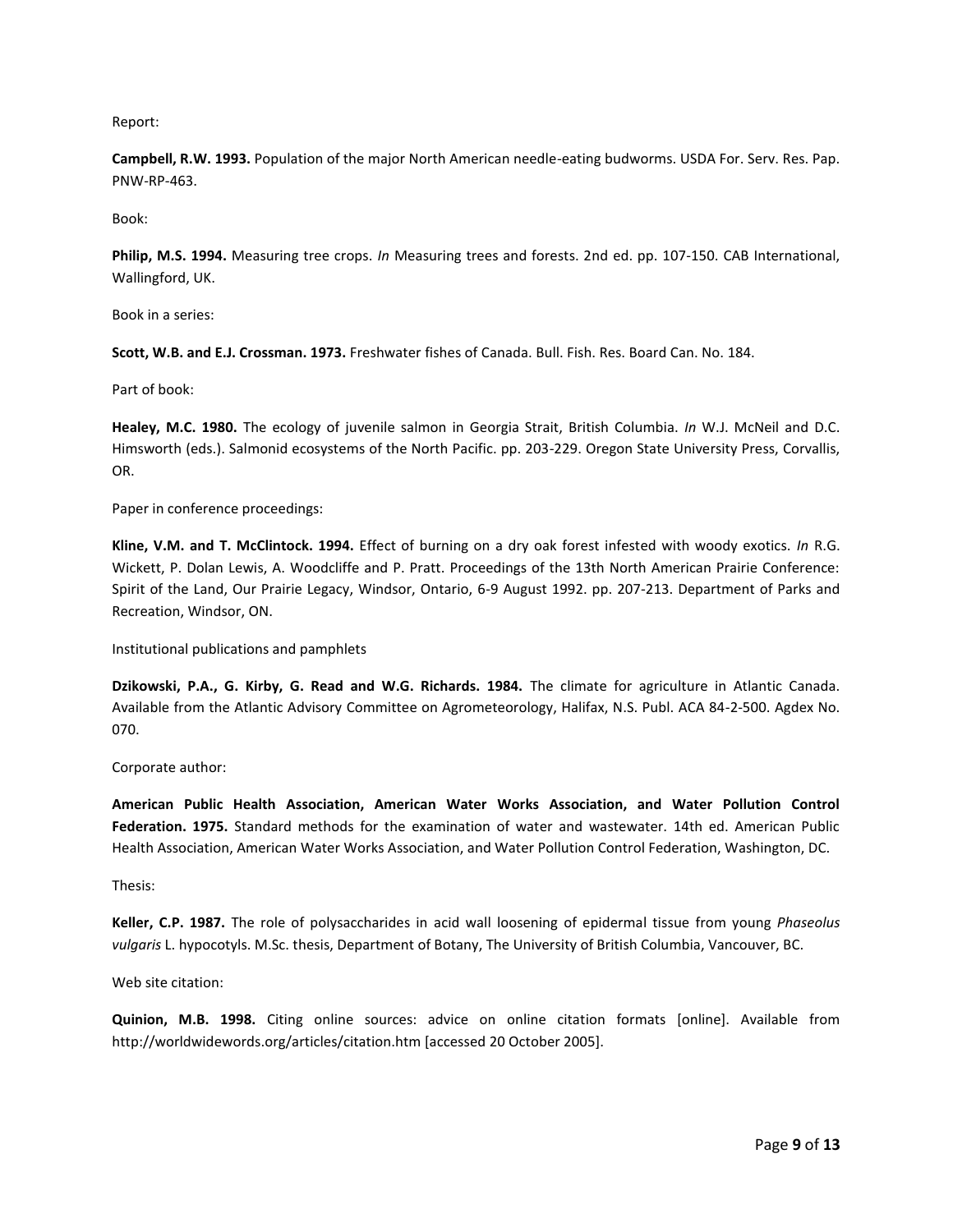# Translation:

**Kolke, A. and B. Ogura. 1977.** Selectivity of meshes and entrances of shrimp traps and crab traps. J. Tokyo Univ. Fish. 64: 1-11. [Translated from Japanese by Can. Transl. Fish. Aquat. Sci. 4950, 1983].

### **Tables**

Tables should appear on separate pages, placed after the list of references, and numbered with Arabic numerals in the order cited in the text. The title of the table should be a concise description of the content, no longer than one sentence, which allows the table to be understood without detailed reference to the text. Column headings should be brief, but may be amplified by footnotes. Vertical rules should not be used. A copy of *The Forestry Chronicle* should be consulted to see how tables are set up and where the lines are placed. Footnotes in tables should be designated by superscript lowercase letters. Descriptive material not designated by a footnote may be placed under a table as a Note. Numerous small tables should be avoided, and the number of tables should be kept to a minimum.

### **Figure captions**

Figure captions are listed on a separate page after the tables. The caption should informatively describe the content of the figure, without need for detailed reference to the text. Experimental conditions should not be included, but should be adequately covered in the methods. For graphs, captions should not repeat axis labels, but should describe what the data show. A single caption can be provided for multipart (composite) figures, with necessary details on the separate parts, identified by their individual labels. If the separate parts require enough information to warrant separate captions, then the composite should be separated into individual figures.

### **Appendices**

An appendix should be able to stand alone as a separate, self-contained document. Figures and tables used in an appendix should be numbered sequentially but separately from those used in the main body of the paper (e.g., Fig. A1, Table A1). If references are cited in an appendix, they must be listed in an appendix reference list, separate from the reference list for the article.

### **Supplementary material**

Supplementary material (or data) consists of extra tables, figures (maps), detailed calculations, and data sets produced by the authors as part of their research, but not essential for understanding or evaluating the paper and not published with the article in the print edition of the journal. This material is never edited, converted, or scanned, and therefore will appear exactly as submitted. This is to prevent any errors from being inadvertently introduced during file manipulation or printing. Tables and figures should be numbered in sequence separate from those published with the paper (e.g. Fig. S1, Table S1), and all supplementary material should be referred to in the manuscript by footnotes.

Supplementary material must be submitted with the article, in electronic format. The electronic copy will be made available in its native file format on *The Forestry Chronicle* website at no extra cost to readers.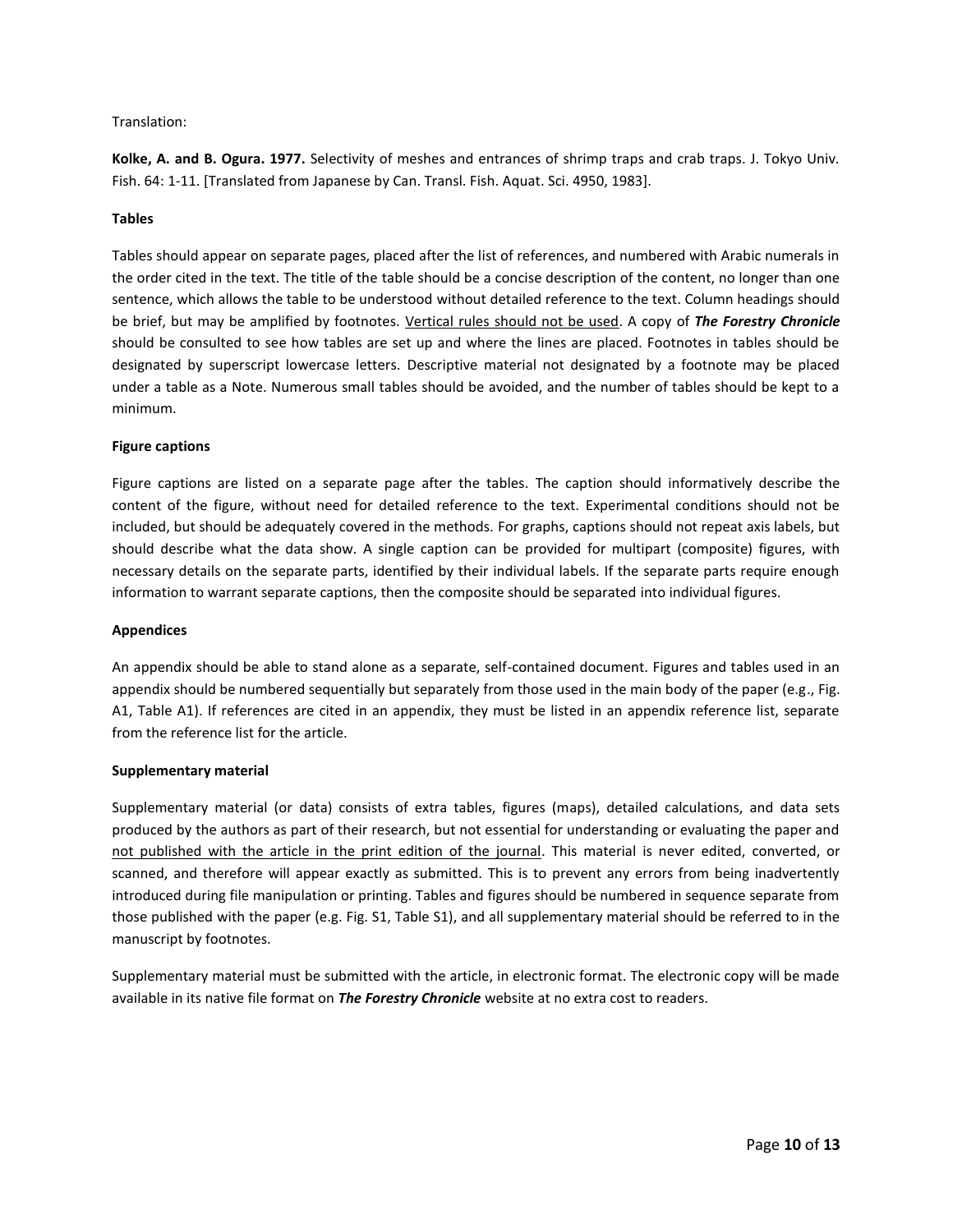# <span id="page-10-0"></span>**Illustrations**

The quality of the graphics printed in the journal depends upon the quality of the graphics provided. Artwork is submitted as electronic files. We can accept .TIF, .JPG, .PDF, and .EPS formats; we cannot import Word or WordPerfect graphics files. When preparing artwork, make lettering and symbols in proportion to the illustration large enough to allow reduction without loss of clarity; ensure that lines are thick enough to reproduce clearly. Use clear bold patterns; avoid the use of fine grey-scale patterns which will "plug" when printed. Authors will be advised of additional charges for colour.

Photographs are submitted as electronic images only. They should be high resolution—at least 300 dpi when printed at 4.1 cm x 4.8 cm (1.625" wide x 1.875" high).

Each figure or group of figures should be planned to fit, after appropriate reduction, into the area of either one or two columns of text. The maximum finished size of a one-column illustration is 8.6 cm x 24.4 cm (3.375" x 9.625") and that of a two-column illustration is 18.2 cm x 23.6 cm (7.2" x 9.3"). The figures (including halftones) must be numbered consecutively in Arabic numerals, and each one must be referred to in the text and must be selfexplanatory. All terms, abbreviations, and symbols must correspond with those in the text. Only essential labeling should be used, with detailed information given in the caption. If various degrees of grey shading are used, ensure that they are varied enough to differentiate among them or patterns over the greys (e.g., stippling, hatching) may need to be inserted.

# **Line drawings**

All lines must be sufficiently thick (0.5 points minimum) to reproduce well, and all symbols, superscripts, subscripts, and decimal points must be in good proportion to the rest of the drawing and large enough to allow for any necessary reduction without loss of detail. Avoid small open symbols; these tend to fill in upon reproduction. The same font style and lettering sizes should be used for all figures of similar size in any one paper.

### **Maps**

Maps must have very clear, bold patterns and must show longitudes and latitudes (or UTM coordinates) and a scale to ensure proper identification of study locations

### **Photographs**

Photographs should be continuous tone, of high quality, and with strong contrast. Only essential features should be shown.

### **Colour illustrations**

Colour illustrations will be at the author's expense, which are generally \$950 per printed page in the journal. Further details on prices are available from the Production Manager.

Use contrasting colours rather than colours very close in hue or differentiate similar colours by inserting patterns over the colours (e.g., stippling, hatching). The more complex artwork becomes, the greater the possibility for problems at output time. Avoid complicated textures and shadings, especially in vector illustration programs; this increases the chance for a poor-quality final product.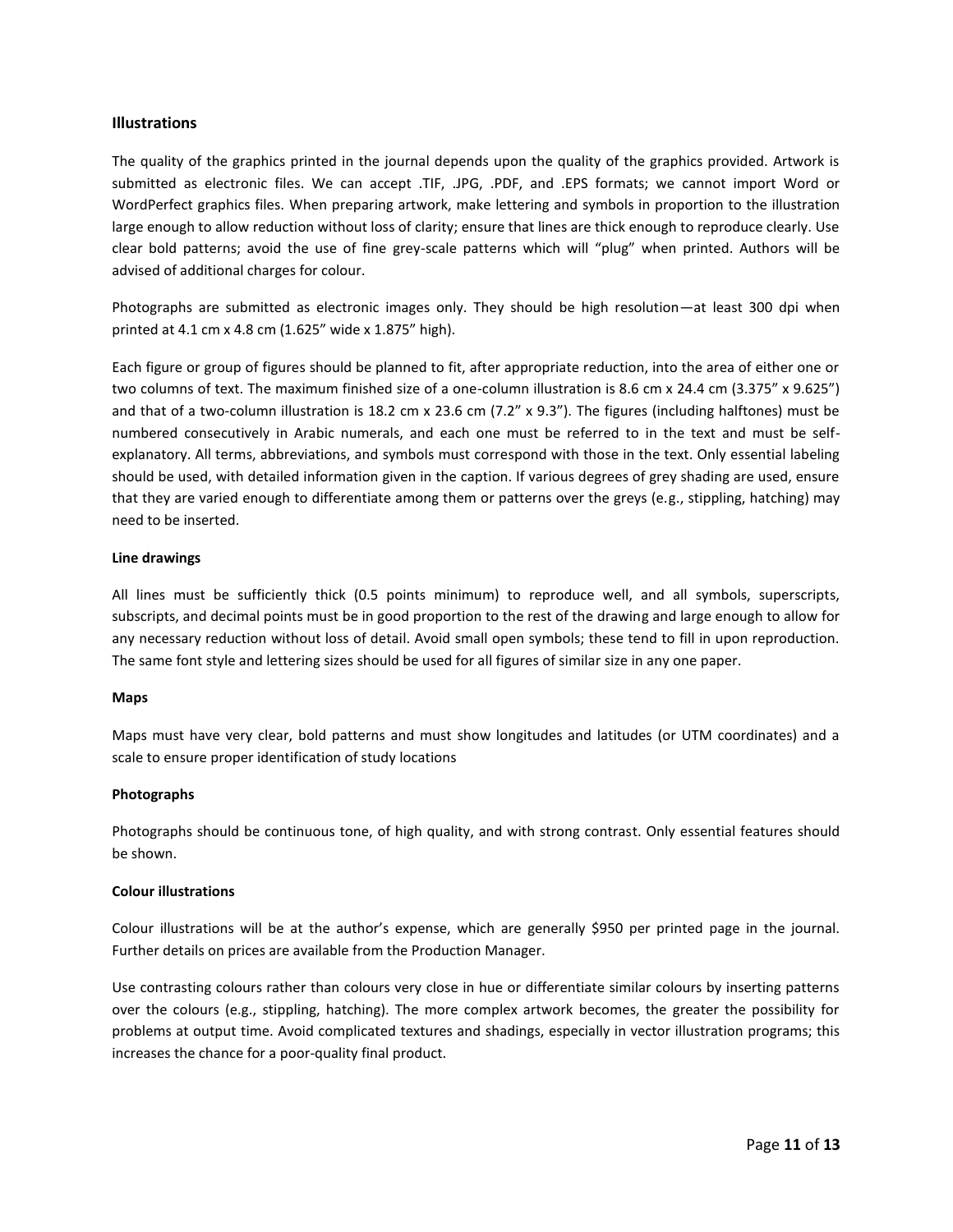Bitmap (raster) files are image files produced using a grid format in which each square (or pixel) is set to one level of black, colour, or grey. A bitmap file is broken down into the number of pixels or picture elements per inch (ppi), sometimes referred to as dots per inch (dpi). The higher the resolution of an image, the larger the number of pixels contained within the rectangular grid. The proper resolution should be used when submitting bitmap artwork. The minimum requirements for resolution are 600 dpi for line art, 1200 dpi for line lines (line art with fine lines or shading), 300 dpi for halftones and colour, and 600 dpi for combinations (halftones with lettering outside the photo area).

All colour files submitted must be as CMYK (cyan, magenta, yellow, and black). These colours are used in full-colour commercial printing. RGB graphics (red, green, and blue; colours specifically used to produce an image on a monitor) will be converted to CMYK.

Vector files are image files produced using elements such as lines and shapes. Typically, these files are used for line drawings.

Bitmaps can be imported into vector/draw applications only for the purpose of adding and overlaying information, lines, and text. Bitmaps should not be resized, cropped, rotated, or otherwise manipulated after importing.

# <span id="page-11-0"></span>**Style Guidelines**

### **Nomenclature**

As a general guide for biological terms, *The CSE Manual for Authors, Editors, and Publishers: Scientific Style and Format* (7th ed., 2006) published by the Council of Science Editors, Reston, VA 20190, USA, is recommended. Use *Trees in Canada* by J.L. Farrar published by Fitzhenry &Whiteside Limited and the Canadian Forest Service for common and scientific names or *Checklist of United States Trees* by E.L. Little, Jr., Agriculture Handbook No. 541 for a broader list of scientific names. Use the scientific name, including author(s), the first time a species is mentioned outside the title or keywords.

### **Spelling**

*The Forestry Chronicle* uses the *Gage Canadian Dictionary* as its source for the correct spelling of words. Words such as "fertilizer" should be spelled with a "z," not an "s."

### **Abbreviations and acronyms**

Abbreviations and acronyms should be defined when they are first mentioned in the abstract and text.

### **Units of measure**

For units of measure, SI units (Système international d'unités) should be used or SI equivalents should be given. This system is explained and other useful information is given in the Metric Practice Guide (2000) published by CSA International (5060 Spectrum Way, Suite 100, Mississauga, ON M9W 1R3). For practical reasons, some exceptions to SI units are allowed.

### **Symbols**

Symbols and unusual or Greek characters should be identified clearly. Superscripts and subscripts should be legible and correctly placed.